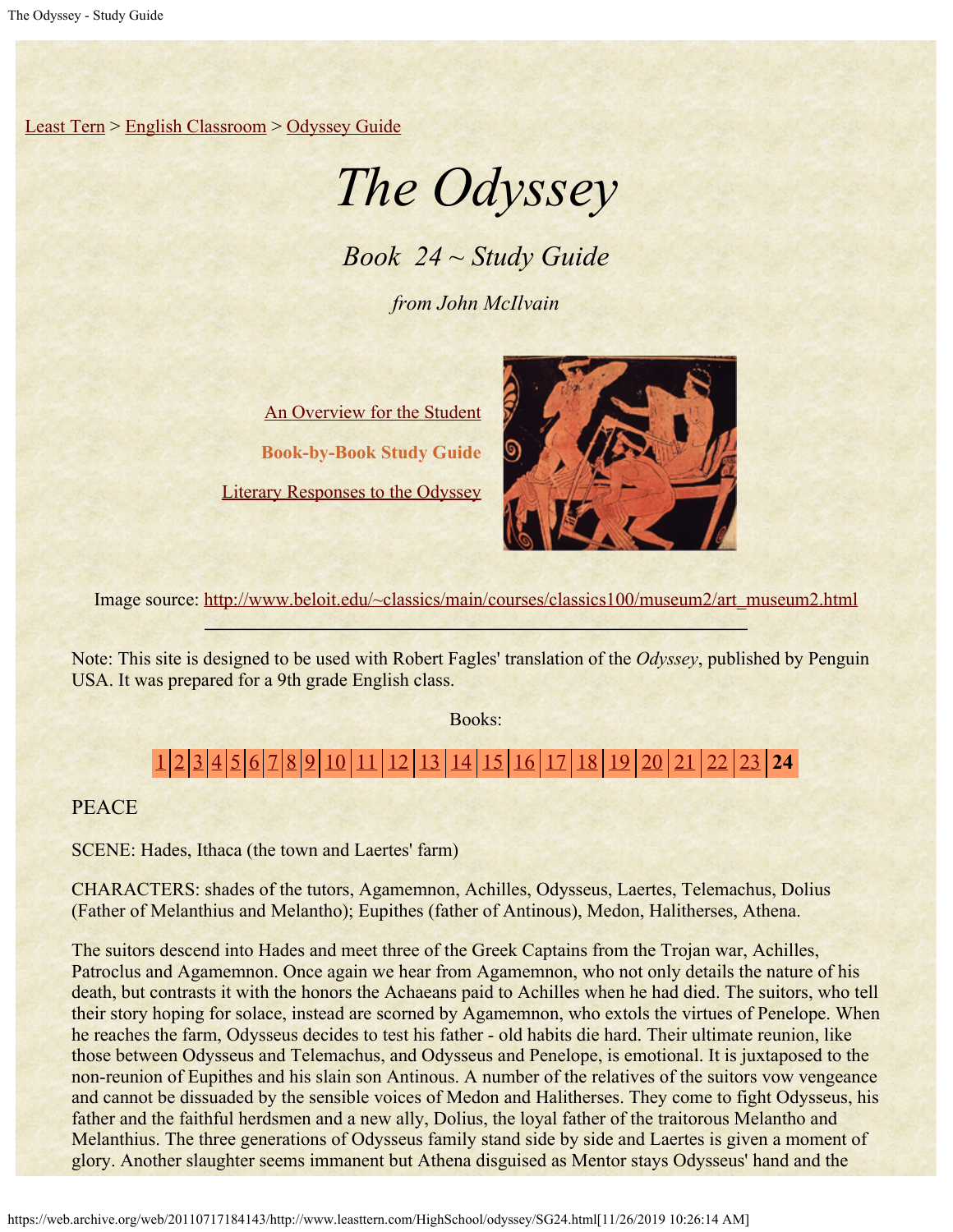epic ends on a note of reconciliation.

### PAY ATTENTION TO:

- the suitors escorted by Hermes into Hades;
- the appearance of the great Achaean captains (who seem not to have come across one another that often in Hades);
- Agamemnon's description of the honors showed to Achilles upon his death in contrast to his own end;
- Agamemnon's lack of sympathy for the suitors and his praise of Penelope;
- Odysseus' decision to reveal himself to his father only after "testing" him;
- Dolius' faithfulness;
- the contrast between Laertes' reunion with his son and Eupithes desire to avenge the death of his son;
- the attempts by Medon and Halitherses to convince the families of the suitors not to seek revenge;
- Athena's role (with Zeus' blessing) to resolve the conflict;
- reconciliation (father and son; Odysseus and Ithaca)

#### QUESTIONS:

- 1. What different views of their fates do Agamemnon and Achilles seem to hold?
- 2. When they speak to Agamemnon and Achilles how do suitors' shades feel about their responsibility for Odysseus' actions?
- 3. How does Odysseus test his father Laertes, now living a hard life, after the slaughter has been accomplished? What's the point of testing his father?
- 4. How does Odysseus prove to his father who he is?
- 5. What is reasons does Eupithes give when encouraging revenge on Odysseus?
- 6. What does Athena (disguised as Mentor) do to insure that the families will not succeed in revenging the suitors' deaths? What does she do to ensure that Odysseus won't cause further havoc?

# QUOTATIONS TO REMEMBER

... and the ghosts trailed after (Hermes) with high thin cries (6) as bats cry in the depths of a haunted cavern, shrilling, flittering, wild when one drops from the chain slipped from the rock face, while the rest cling tight.

Hearing the news *(of Achilles' death)*, your mother, Thetis, rose from the sea, (50) immortal sea nymphs in her wake, and a strange unearthly cry came throbbing over the ocean....

and the Muses, nine in all, voice to voice in choirs,

their vibrant voices rising, raised their dirge. . . .

You were dear to the gods,

so even in death your name will never die . . .

 "So we died, (205) Agamemnon . . . our bodies unattended even now . . ."

 "Happy Odysseus, (210) Agamemnon's ghost cried out. "Son of old Laertes mastermind - what a fine faithful wife you've won!... The glorious gods will lift a song for all mankind a glorious song in praise of self-possessed Penelope. A far cry from the daughter of Tyndareus, Clytemneastra . . . She brands with a foul name the breed of womankind,